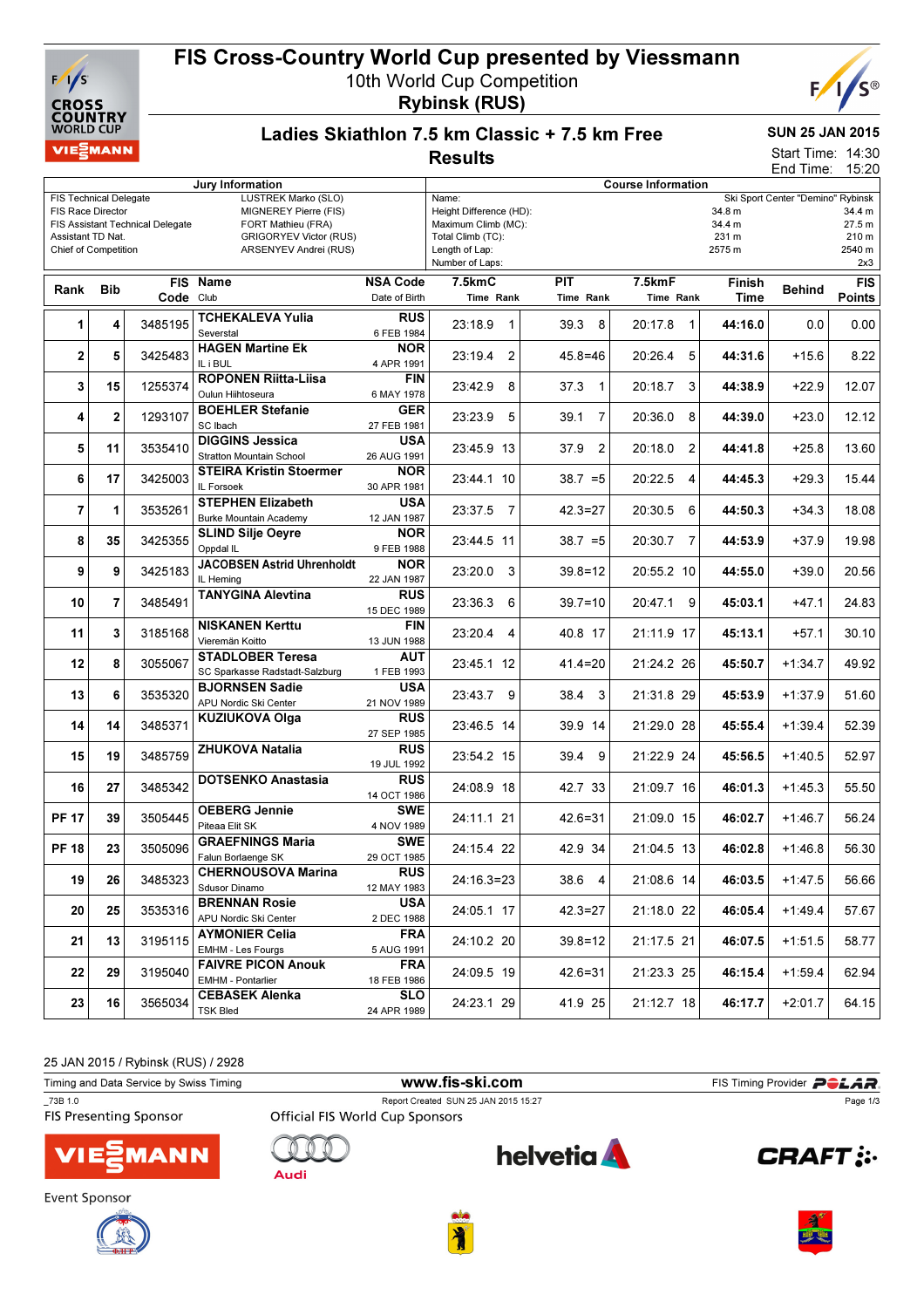

### FIS Cross-Country World Cup presented by Viessmann 10th World Cup Competition

Rybinsk (RUS)



#### Ladies Skiathlon 7.5 km Classic + 7.5 km Free Results

SUN 25 JAN 2015

14:30 15:20 Start Time: End Time:

| Rank         | <b>Bib</b> |           | FIS Name                                                  | <b>NSA Code</b>           | 7.5kmC       | <b>PIT</b>  | 7.5kmF<br>Time Rank | Finish  | LIIU TIITIC.<br><b>Behind</b> | 10.ZU<br><b>FIS</b> |
|--------------|------------|-----------|-----------------------------------------------------------|---------------------------|--------------|-------------|---------------------|---------|-------------------------------|---------------------|
|              |            | Code Club |                                                           | Date of Birth             | Time Rank    | Time Rank   |                     | Time    |                               | <b>Points</b>       |
| 24           | 21         | 3295144   | <b>DEBERTOLIS Ilaria</b><br>G.S. FIAMME ORO MOENA         | <b>ITA</b><br>17 SEP 1989 | 24:38.4 32   | $41.4 = 20$ | 20:58.6 11          | 46:18.4 | $+2:02.4$                     | 64.52               |
| 25           | 34         | 3485717   | <b>SOBOLEVA Elena</b>                                     | <b>RUS</b><br>8 JAN 1992  | 24:17.2 25   | 40.0 15     | 21:25.8 27          | 46:23.0 | $+2:07.0$                     | 66.94               |
| 26           | 28         | 3295088   | DE MARTIN TOPRANIN Virginia<br>C.S. FORESTALE DELLO STATO | <b>ITA</b><br>20 AUG 1987 | 24:27.1 30   | 41.6 24     | 21:15.3 20          | 46:24.0 | $+2:08.0$                     | 67.47               |
| 27           | 37         | 3485888   | SHUNIAEVA Nadezhda                                        | RUS<br>11 NOV 1993        | 24:39.8 33   | 41.3 19     | 21:03.2 12          | 46:24.3 | $+2:08.3$                     | 67.63               |
| 28           | 18         | 3565053   | <b>EINFALT Lea</b><br><b>TSK Triglav Kranj</b>            | <b>SLO</b><br>19 MAY 1994 | 24:37.6 31   | 41.0 18     | 21:22.3 23          | 46:40.9 | $+2:24.9$                     | 76.38               |
| 29           | 31         | 3486077   | <b>REPNITSYNA Olga</b>                                    | <b>RUS</b><br>27 JUN 1992 | 24:18.6 27   | 50.6 49     | 21:43.8 30          | 46:53.0 | $+2:37.0$                     | 82.76               |
| 30           | 32         | 3485849   | <b>NECHAEVSKAYA Anna</b>                                  | <b>RUS</b><br>21 AUG 1991 | 24:59.6 40   | $41.4 = 20$ | 21:13.5 19          | 46:54.5 | $+2:38.5$                     | 83.55               |
| 31           | 20         | 3485170   | <b>ILJINA Natalja</b><br>Vitiaz                           | RUS<br>3 JUN 1985         | 24:01.2 16   | $42.4 = 29$ | 22:11.7 34          | 46:55.3 | $+2:39.3$                     | 83.97               |
| 32           | 33         | 3505223   | <b>SOEDERLUND Helene</b><br>IFK Mora SK                   | <b>SWE</b><br>9 MAY 1987  | $24:16.3=23$ | $43.0 = 35$ | 22:07.4 33          | 47:06.7 | $+2:50.7$                     | 89.98               |
| 33           | 22         | 3495008   | <b>ORGUE Laura</b><br>CEFUC-RFEDI                         | <b>SPA</b><br>11 SEP 1986 | 24:57.2 38   | 43.2 38     | 21:52.8 31          | 47:33.2 | $+3:17.2$                     | 103.95              |
| <b>PF 34</b> | 46         | 3485889   | <b>ROMANOVA Yulia</b>                                     | <b>RUS</b><br>10 JUL 1993 | 24:50.5 35   | 44.2 43     | 22:00.8 32          | 47:35.5 | $+3:19.5$                     | 105.16              |
| <b>PF 35</b> | 40         | 3535124   | <b>SARGENT Ida</b><br>Craftsbury Nordic Ski Club          | <b>USA</b><br>25 JAN 1988 | 24:17.6 26   | 43.6 39     | 22:34.3 41          | 47:35.5 | $+3:19.5$                     | 105.16              |
| <b>PF 36</b> | 41         | 1319976   | <b>KOLOMINA Yelena</b><br>Zska                            | KAZ<br>24 JAN 1981        | 24:40.8 34   | 41.5 23     | 22:15.5 36          | 47:37.8 | $+3:21.8$                     | 106.37              |
| <b>PF 37</b> | 30         | 3485198   | <b>IVANOVA Julia</b><br>Saturn                            | RUS<br>9 SEP 1985         | 24:19.2 28   | 44.1 42     | 22:34.5 42          | 47:37.8 | $+3:21.8$                     | 106.37              |
| 38           | 43         | 3485841   | DAVYDENKOVA Maria                                         | <b>RUS</b><br>20 SEP 1992 | 24:58.2 39   | 42.2 26     | 22:20.0 37          | 48:00.4 | $+3:44.4$                     | 118.28              |
| 39           | 10         | 1220648   | <b>NYSTAD Claudia</b><br>WSC Erzgebierge Oberwiesenthal   | <b>GER</b><br>1 FEB 1978  | 24:53.4 36   | $43.0 = 35$ | 22:33.0 39          | 48:09.4 | $+3:53.4$                     | 123.03              |
| 40           | 47         | 3485846   | <b>KHRAMTSOVA Ekaterina</b>                               | RUS<br>6 JUN 1991         | 25:14.5 44   | 43.1 37     | 22:14.0 35          | 48:11.6 | $+3:55.6$                     | 124.19              |
| 41           | 24         | 3195056   | <b>JEAN Aurore</b><br>Douanes SC Grandvaux                | <b>FRA</b><br>25 JUN 1985 | 25:02.9 42   | 44.6 44     | 22:33.1 40          | 48:20.6 | $+4:04.6$                     | 128.93              |
| 42           | 52         | 3485202   | <b>MATVEEVA Natalia</b><br>Dinamo                         | RUS<br>23 MAY 1986        | 24:53.9 37   | $39.7 = 10$ | 22:48.4 44          | 48:22.0 | $+4:06.0$                     | 129.67              |
| 43           | 44         | 3535304   | <b>CALDWELL Sophie</b><br><b>Stratton Mountain School</b> | <b>USA</b><br>22 MAR 1990 | 25:00.1 41   | 44.0=40     | 22:58.4 46          | 48:42.5 | $+4:26.5$                     | 140.47              |
| 44           | 48         | 3486326   | <b>KALUGER Gabriella</b>                                  | <b>RUS</b><br>13 OCT 1995 | 25:24.1 46   | 45.8=46     | 22:32.8 38          | 48:42.7 | $+4:26.7$                     | 140.58              |
| 45           | 53         | 3565005   | <b>VISNAR Katja</b><br><b>TSK Bled</b>                    | <b>SLO</b><br>21 MAR 1984 | 25:22.7 45   | 45.3 45     | 22:46.0 43          | 48:54.0 | $+4:38.0$                     | 146.54              |
| 46           | 36         | 3295157   | <b>SCARDONI Lucia</b><br>GRUPPO SCIATORI FIAMME GIALLE    | <b>ITA</b><br>22 MAR 1991 | 25:10.4 43   | 46.4 48     | 23:14.1 48          | 49:10.9 | $+4:54.9$                     | 155.44              |
| 47           | 45         | 3565039   | <b>RAZINGER Nika</b><br><b>TSK Bled</b>                   | <b>SLO</b><br>5 OCT 1993  | 26:18.8 48   | 40.6 16     | 22:52.4 45          | 49:51.8 | $+5:35.8$                     | 177.00              |
| 48           | 51         | 3385016   | <b>MALEC Vedrana</b><br>SK Sljeme                         | <b>CRO</b><br>24 MAR 1990 | 26:37.6 49   | $42.4 = 29$ | 23:05.5 47          | 50:25.5 | $+6:09.5$                     | 194.77              |
| 49           | 49         | 3205224   | <b>KOLB Hanna</b><br><b>TSV Buchenberg</b>                | <b>GER</b><br>21 AUG 1991 | 25:32.5 47   | 44.0=40     | 24:21.3 49          | 50:37.8 | $+6:21.8$                     | 201.25              |

25 JAN 2015 / Rybinsk (RUS) / 2928

Timing and Data Service by Swiss Timing **Example 2018** WWW.fis-ski.com FIS Timing Provider PCLAR. \_73B 1.0 Report Created SUN 25 JAN 2015 15:27 Page 2/3**helvetia**  $\bigcap$ **CRAFT: MANN** Audi